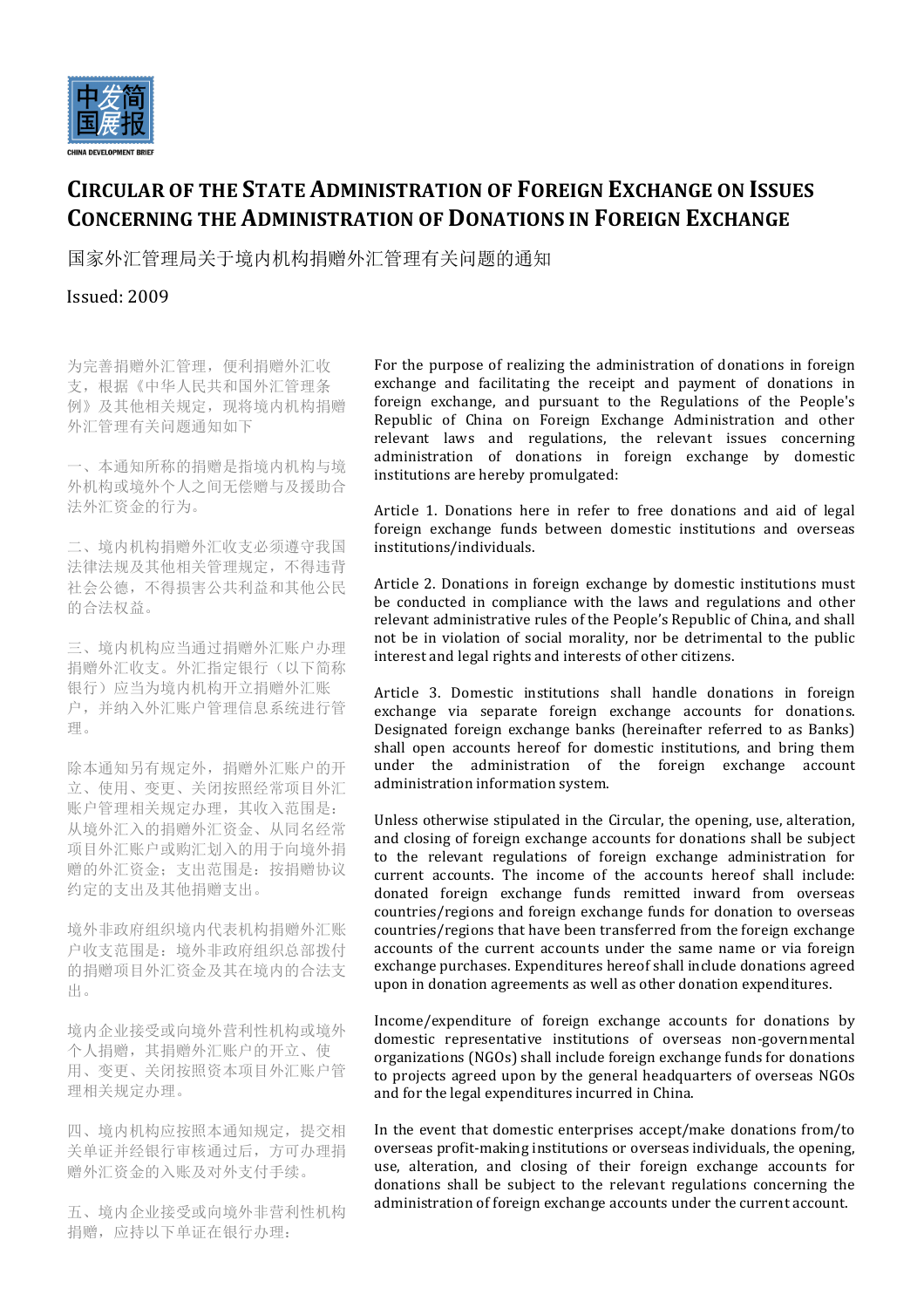(一)申请书(境内企业在申请书中须如 实承诺其捐赠行为不违反国家相关禁止性 规定,已按照国家相关规定办理审批备案 等手续,与其发生捐赠外汇收支的境外机 构为非营利性机构,境内企业将严格按照 捐赠协议使用资金,并承担由此产生的法 律责任。格式见附件 1);

(二)企业营业执照复印件;

(三)经公证并列明资金用途的捐赠协 议;

(四)境外非营利性机构在境外依法登记 成立的证明文件(附中文译本);

(五)在上述材料无法充分证明交易真实 性时,要求提供的其他材料。

境内企业接受或向境外营利性机构或境外 个人捐赠,按照跨境投资、对外债权债务 有关规定办理。

六、县级以上(含)国家机关、根据有关 规定不登记和免予社团登记的部分团体 (名单见附件 2)接受或向境外捐赠,应 持申请书在银行办理外汇收支手续。 七、境外非政府组织境内代表机构凭申请 书、境外非政府组织总部与境内受赠方之 间的捐赠协议办理外汇入账手续。

八、除本通知第五、六、七条规定之外的 其他境内机构办理捐赠外汇收支,应向银 行提交以下单证:

(一)申请书(境内机构在申请书中须如 实承诺该捐赠行为不违反国家相关禁止性 规定,已按照国家相关规定办理审批备案 等手续,并承担由此产生的法律责任);

(二)有关管理部门颁发的登记证书复印 件;

(三)列明用途的捐赠协议。

全国性宗教团体一次性接受等值 100 万元 人民币以上(含)的捐赠外汇收入,还应 提交国家宗教事务局批准接受该笔捐赠的 证明文件;寺院、宫观、清真寺、教堂等 宗教活动场所和地方宗教团体一次性接受 等值 100 万元人民币以上(含)的捐赠外 汇收入,还须提交所在地省级人民政府批 准接受该笔捐赠的证明文件。

九、境内机构向境外捐赠,除按本通知规 定提交相关单证外,还应按有关规定提交 《服务贸易、收益、经常转移和部分资本 项目对外支付税务证明》。

十、银行为境内机构办理捐赠外汇收支, 应按规定审核相关单证,并及时向所在地 外汇管理部门报告可疑或异常捐赠外汇收 支信息。

银行应在审核单证上注明办理日期、金额 并加盖业务印章后,留存相关单证五年备

Article 4. Domestic institutions shall not carry out the account procedures for entry and outward payments of donated foreign exchange funds unless the relevant materials have been provided and approved by the banks in compliance with the Circular.

Article 5. In the event of accepting/making donations from/to overseas non-profit institutions by domestic enterprises, the domestic enterprises shall provide the following materials to the banks:

(1) An application. (In the application the domestic enterprises must truthfully guarantee and affirm that their donations shall not be in violation of any relevant prohibitions of the state, that all procedures such as approval and filing have been conducted in line with the relevant regulations of the state, that the overseas institutions from/to which they accept/make donations are non-profit institutions, and that the domestic enterprises shall use the donated funds in strict accordance with the donation agreements and shall be held legally responsible for any issues arising therefrom. See Annex 1 for the format);

(2) A photocopy of the business license of the enterprise;

(3) A notarized donation agreement specifying the purpose of the fund;

(4) Supporting documents proving the legal overseas registration and establishment of the overseas non-profit institutions (accompanied by Chinese translations);

(5) Other required materials when the aforesaid materials fail to sufficiently prove the validity of the transaction.

When domestic enterprises accept/make donations from/to overseas profit-making institutions or overseas individuals, the relevant procedures shall be conducted in line with the relevant regulations on cross-border investments and external liabilities and claims.

Article 6. When donations are made/accepted by government organs at or above the county level and some social organizations (see Annex 2 for the list) that do not need to register or that are exempt from social organization registration according to the relevant regulations, the relevant procedures for receipt and payment of foreign exchange shall be carried out with the aforesaid application at the banks.

Article 7. Domestic representative institutions of overseas NGOs shall carry out the procedures for account entry of foreign exchange with the aforesaid application and the donation agreement between the general headquarters of the overseas NGO and the domestic party receiving the donation.

Article 8. When domestic institutions other than those prescribed in Article 5, 6, and 7 herein carry out receipt and payment of donations in foreign exchange, the following materials shall be provided to the banks:

(1) An application. (In the application the domestic enterprises must truthfully guarantee and affirm that their donations shall not be in violation of any relevant prohibitions of the state, that they have carried out all procedures, such as the approval and filing in compliance with the relevant regulations of the state, and that they shall be held legally responsible for any issues arising therefrom);

(2) A photocopy of the registration certification issued by the relevant authorities;

(3) The donation agreement specifying the purpose of the fund.

When national religious organizations accept donations in foreign exchange equivalent to RMB 1,000,000 or more in a lump sum, the supporting documents for the approval of the donation hereof by the State Administration for Religious Affairs shall also be provided. When religious sites, such as Buddhist temples, Taoist temples, mosques and